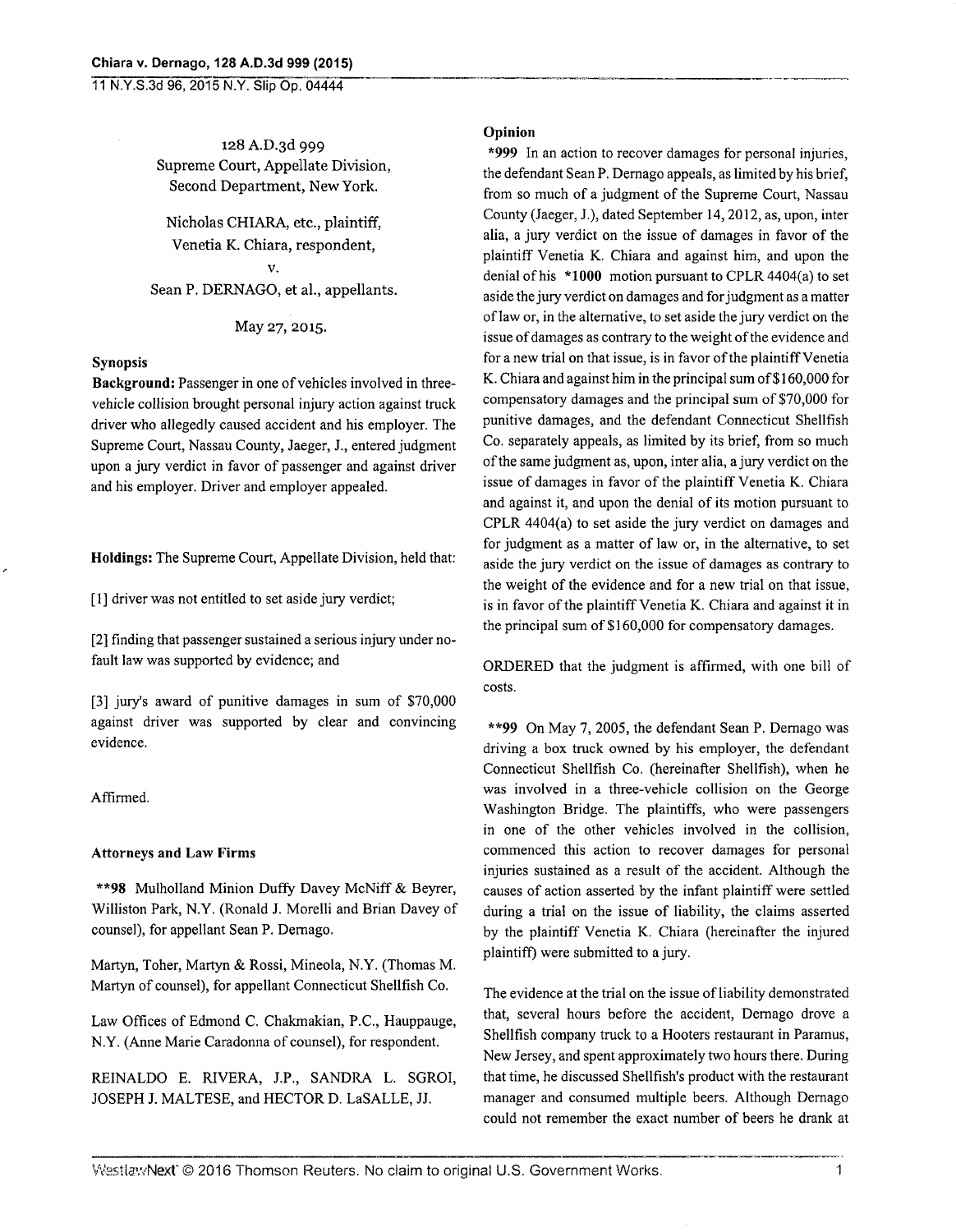# 11 N.Y.S.3d 96, 2015 N.Y. Slip Op. 04444

the restaurant, he stated that it was probably no more than 10. After he left the restaurant, he stopped at a nearby Red Lobster restaurant to make a delivery and then drove toward the Bronx to make another stop. Shortly after Dernago drove onto the George Washington Bridge, he veered from his lane more than once, rear-ended a pickup truck, and effectively "launched" the pickup truck into the plaintiffs' vehicle. After the accident, Dernago approached the plaintiffs' vehicle "talking basic \*1001 nonsense." Among other things, he asserted that he was not drunk and that he was "stopping for the toll." Dernago could not recall if he saw the other vehicles involved in the collision prior to the impact, or any other relevant circumstances of the accident. Although he could not remember if he was given a field sobriety test at the scene of the accident, he was placed under arrest at the scene. The evidence at the liability trial further demonstrated that Dernago had a blood alcohol content of .172 of one percentum by weight after the accident, and that he ultimately pleaded guilty to driving while intoxicated as a misdemeanor. The jury found that Dernago was negligent, and that his negligence was a substantial factor in causing the accident.

After a trial on the issue of damages, the Supreme Court provided the jury with appropriate instructions on punitive damages. In this regard, it charged the jury that it may award punitive damages against Dernago if it found, by clear and convincing evidence, that his acts were wanton, reckless, and representative of a high degree of immorality. The jury found that the injured plaintiff sustained a serious injury under the significant limitation of use category of Insurance Law § 5102(d) as a result of the subject accident, awarded her compensatory damages in the sum of \$160,000 against both Dernago and Shellfish, and awarded her punitive damages in the sum of \$70,000 against Dernago.

The defendants separately moved to set aside the verdict on the issue of damages and for judgment as a matter of law or, in the alternative, to set aside the jury verdict on the issue of damages as contrary to the weight of the evidence and for a new trial on that issue. They argued that there was insufficient evidence supporting the jury's determination that the injured plaintiff sustained a serious injury within the meaning of Insurance Law § 5102(d). Dernago further argued that the award of punitive damages was not "sustained" by the evidence. The Supreme Court denied the motions and entered a judgment in favor of the injured plaintiff and against the defendants. The defendants separately \*\*100 appeal from the judgment, raising essentially the same arguments made in support of their posttrial motions. We affirm the judgment.

[1] [2] "Before granting a motion pursuant to CPLR 4404(a) to set aside a verdict and for judgment as a matter of law, the trial court must conclude that there is simply no valid line of reasoning and permissible inferences which could possibly lead rational [people] to the conclusion reached by the jury on the basis of the evidence at trial" *(Michael H. Spector, AIA, P.C. v.* \*1002 *Billy Smith's Sport Ctr., Inc.,* 95 A.D.3d 967, 967, 944 N.Y.S.2d 232 [internal quotation marks omitted]; *see Cohen v. Hallmark Cards,* 45 N.Y.2d 493, 499, 410 N.Y.S.2d 282, 382 N.E.2d 1145; Soto v. City of New York, 63 A.D.3d 1035, 1036, 883 N.Y.S.2d 72). The evidence must be viewed in the light most favorable to the prevailing party *(see Hammond v. Diaz,* 82 A.D.3d 839, 840, 918 N.Y.S.2d 550).

[3] Here, the Supreme Court properly denied those branches of the defendants' separate posttrial motions which were to set aside the jury verdict on the issue of damages and for judgment as a matter of law. The injured plaintiff presented the testimony of her treating physician, who stated that the injured plaintiff sustained injuries to her cervical spine as a result of the subject accident. The treating physician based his opinion on the absence of symptoms prior to the accident, the intervening act of a traumatic injury, and his subsequent physical findings. Further, he examined the injured plaintiff less than two months after the accident, approximately three years after the accident, and once again less then one week before he testified at trial. On each occasion, he made the same findings that the plaintiff had a significantly decreased range of motion with respect to her cervical spine. Although the physician conceded that an MRI film showed degeneration in the injured plaintiffs cervical spine, he stated that it also showed disc herniations which were caused by the accident. Based on the foregoing evidence and the other evidence presented at trial, a valid line of reasoning and permissible inferences could lead a rational person to the conclusion that the injured plaintiff sustained a serious injury within the meaning of Insurance Law  $\S 5102(d)$ insofar as she sustained a significant limitation in the use of her cervical spine, in both degree and duration, and that this injury was caused by the accident *(see Perl v. Meher,* 18 N.Y.3d 208, 217-219, 936 N.Y.S.2d 655, 960 N.E.2d 424; *Estrella v. GEICO Ins. Co.,* 102 A.D.3d 730, 731-732, 959 N.Y.S.2d 210; *Lively v. Fernandez,* 85 A.D.3d 981, 982, 925 N.Y.S.2d 650).

[5] [6] [7] Furthermore, the jury's finding that  $[4]$ the plaintiff sustained a serious injury under the significant